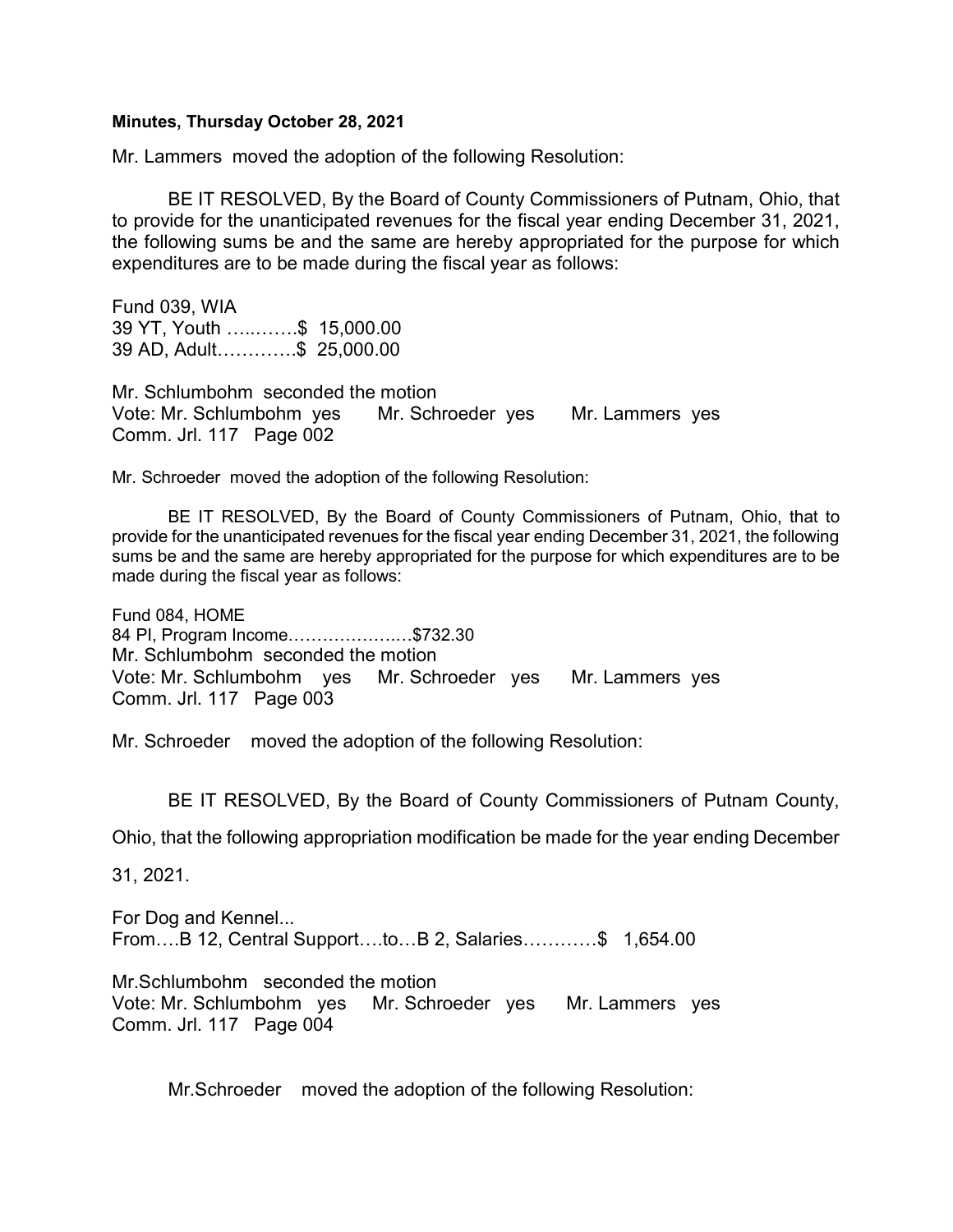BE IT RESOLVED, By the Board of County Commissioners of Putnam, Ohio, that to provide for the unanticipated revenues for the fiscal year ending December 31, 2021, the following sums be and the same are hereby appropriated for the purpose for which expenditures are to be made during the fiscal year as follows:

Fund 001, County General ..Sheriff/Jail 6 A 19, Equipment Utility Usage……………………\$ 10,000.00

Mr. Schlumbohm seconded the motion Vote: Mr. Schlumbohm yes Mr. Schroeder yes Mr. Lammers yes Comm. Jrl. 117 Page 005

## Now and Then Purchase orders

E-911………….Purchase order 43109 Clerk of Courts….Purchase order 43092 Mr. Lammers moved to approve the then and now purchase orders. Mr. Schlumbohm seconded the motion.

Vote: Mr. Schlumbohm yes Mr. Schroeder yes Mr. Lammers yes Exceptions: Mr. Schlumbohm none Mr. Schroeder none Mr. Lammers none Comm. Jrl. 117, Page 006

## Purchase orders and travel requests

E Z Compensation…..Blanket Purchase order to Put Co Commissioners for county portion for \$ 12,073.07. Blanket purchase order to Townships for township portion of payment for \$ 10,663.51. Blanket purchase order to Villages for Village portion of payments for \$ 7,456.04. Blanket purchase order to Schools for school portion of payments for \$30,257.60. Blanket purchase order to Vocational schools for Apollo & Vantage portion of payments for \$ 3,007.43.

Mr. Schroeder moved to approve the purchase orders and travel requests. Mr. Lammers seconded the motion.

Vote: Mr. Schlumbohm yes Mr. Schroeder yes Mr. Lammers yes Exceptions: Mr. Schlumbohm none Mr. Schroeder none Mr. Lammers none

Mr. Lammers called the meeting to order with Mr. Schroeder and Mr. Schlumbohm along with Tim Schnipke by reciting the Pledge of Allegiance.

Tim Schinpke met with Commissioners Schroeder, Schlumbohm and Lammers to discuss 2021 budget and wages.

Mr. Lammers moved to go into executive session with Tim Schnipke Commissioners Schroeder Schlumbohm to discuss employee compensation of the maintenance staff. Mr. Schlumbohm seconded the motion.

Vote: Schroeder yes Schlumbohm yes Lammers yes

Commissioner went back on record. No decisions were made.

Commissioners reviewed insurance renewal information.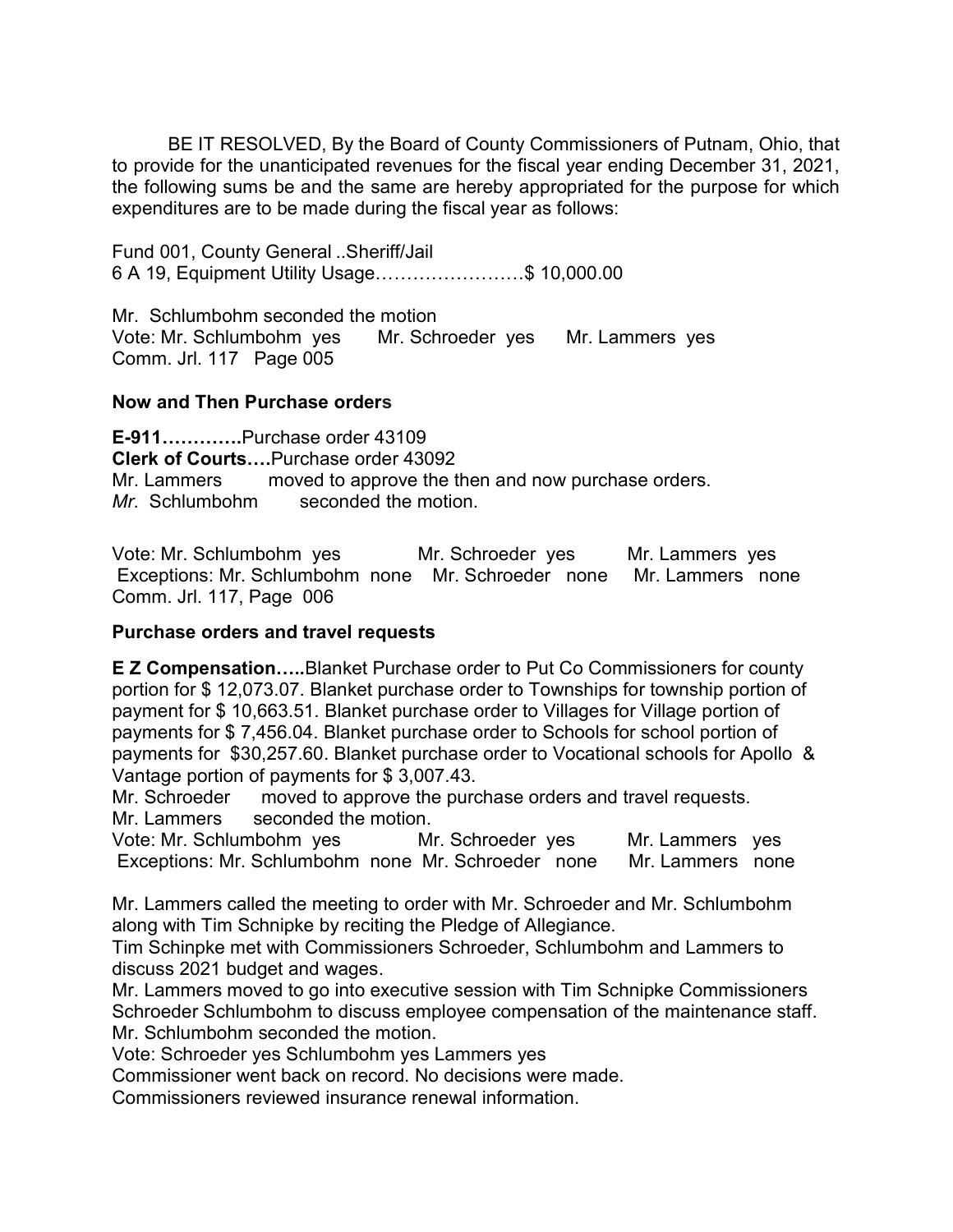Called Rob Fawcett to confirm coverage amount on Ag Complex to determine if an increase is needed.

Commissioners Schroeder, Schlumbohm and Lammers discussed the budgeting for 2022. The Commissioners are rethinking the wage increases and are going to \$1.00 increase per hour rather than the \$.80 per hour, since they are not increasing the supplies and operating expenses. They will be asking all department heads to again recalculate the wage rates and fringes for the 2022.

The business agenda was held with Commissioners Schroeder, Schlumbohm and Lammers and Cindy Landwehr, Clerk.

Commissioners Schroeder, Schlumbohm and Lammers called Schnipke Engraving regarding the transfer of the sewer line of the Village of Ottoville.

The minutes from Tuesday October 26, 2021 were reviewed and approved.

Mike Boaz met with Commissioners Schroeder, Schlumbohm and Lammers for a budget hearing for 2022. Mr. Boaz brought up the mask wearing and he has been wearing them to meetings. Mr. Boaz has a new possible Board member appointment of Amber Niese also, Joe Fortman is stepping down. The Board of D/D budget was discussed. There is large carry over balance. With Brookhill moving to privatization from public some of there expenses have changed. They still have building expenses and rental expenses for office space since they cannot be on the same site. COVID shut down all the service options and the match funds decreased. The day services have decreased, most of the people are staying home, some are discontinuing services. There will be a larger carryover due to the COVID pandemic. They are budgeting for uncertain future costs on the waivers. The next levy is up in 2024. There are no extravagant plans to spend the carryover money. The options not collecting the levy money for a year was suggested. Mr. Boaz is thinking about lowering the levy amount. There are some building projects that need to be done since the buildings are aging and maintenance is needed, unless the County will cover the maintenance. The waivers could pick back up at any time. The Budget Commission will determine the collection of the levy. Rental expenses are \$3,000 per month currently at the ESC. The whole Brookhill complex is being used also. Board of D/D covers utilities for Brookhill. Brookhill appoints their own board separate from Board of D/D. The people that serve the residents of the houses is a private service, Board of D/D rents the houses. Mr. Boaz also brought up retention of employees. Mr. Boaz does not know what the correct balance is to have on hand. He is aware that the balance in the fund is high. The future funding of the solar farms was also brought up. There are two Service & Support Administrators (SSA) people retiring at Board of D/D. Mr. Boaz is trying to get new employees to come in. the pay scale for Putnam is lower than other Counties. Mr. Boaz will send the pay scale for SSA employees to the Commissioners. There is more certification and licensure needed for SSA, than the social workers at Job & Family. Board of D/D does have contracted employees. There are also classified and unclassified employees. There are more options for adults in the area; RMS, Brookhill, Paulding and Can Do. The Commissioners asked about the number of students 18 & below versus adults. Mr. Boaz said that is not an accurate number due to some of them not being diagnosed until later in life. There are 200 adult age people. The amount school age people are not known for sure due to diagnosis. Mr. Boaz likes to talk to the Commissioners about issues to stay on top of things. He wanted them to know he is